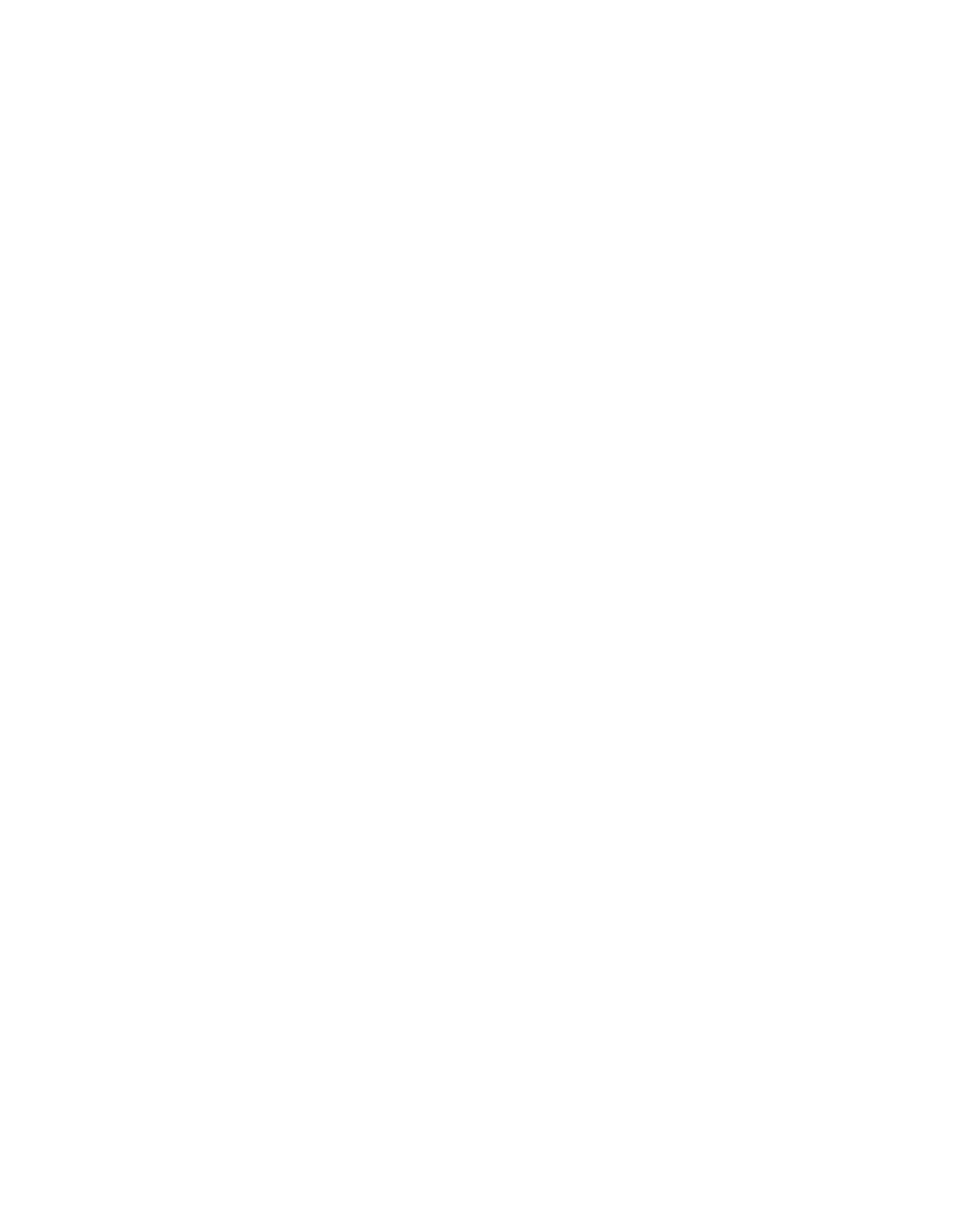## **The Sunday of the Passion: Palm Sunday**

### **The Liturgy of the Palms**

*If circumstances permit, the congregation will gather at the prayer garden, so that all may go into the church in procession carrying branches of palm.*

*The following anthem is said*

Blessed is the King who comes in the name of the Lord *Peace in heaven and glory in the highest.*

*Celebrant* Let us pray.

Assist us mercifully with your help O Lord God of our salvation, that we may enter with joy upon the contemplation of those mighty acts, whereby you have given us life and immortality; through Jesus Christ our Lord. Amen.

A Reading from the Gospel of Luke 19:28-40

After telling a parable to the crowd at Jericho, Jesus went on ahead, going up to Jerusalem. When he had come near Bethphage and Bethany, at the place called the Mount of Olives, he sent two of the disciples, saying, "Go into the village ahead of you, and as you enter it you will find tied there a colt that has never been ridden. Untie it and bring it here. If anyone asks you, 'Why are you untying it?' just say this, 'The Lord needs it.'" So those who were sent departed and found it as he had told them. As they were untying the colt, its owners asked them, "Why are you untying the colt?" They said, "The Lord needs it." Then they brought it to Jesus; and after throwing their cloaks on the colt, they set Jesus on it. As he rode along, people kept spreading their cloaks on the road. As he was now approaching the path down from the Mount of Olives, the whole multitude of the disciples began to praise God joyfully with a loud voice for all the deeds of power that they had seen, saying,

"Blessed is the king who comes in the name of the Lord! Peace in heaven,

and glory in the highest heaven!"

Some of the Pharisees in the crowd said to him, "Teacher, order your disciples to stop." He answered, "I tell you, if these were silent, the stones would shout out."

*The Celebrant then says the following blessing*

 The Lord be With You *People* And also with you. *Celebrant* Let us give thanks to the Lord our God *People* It is right to give him thanks and praise.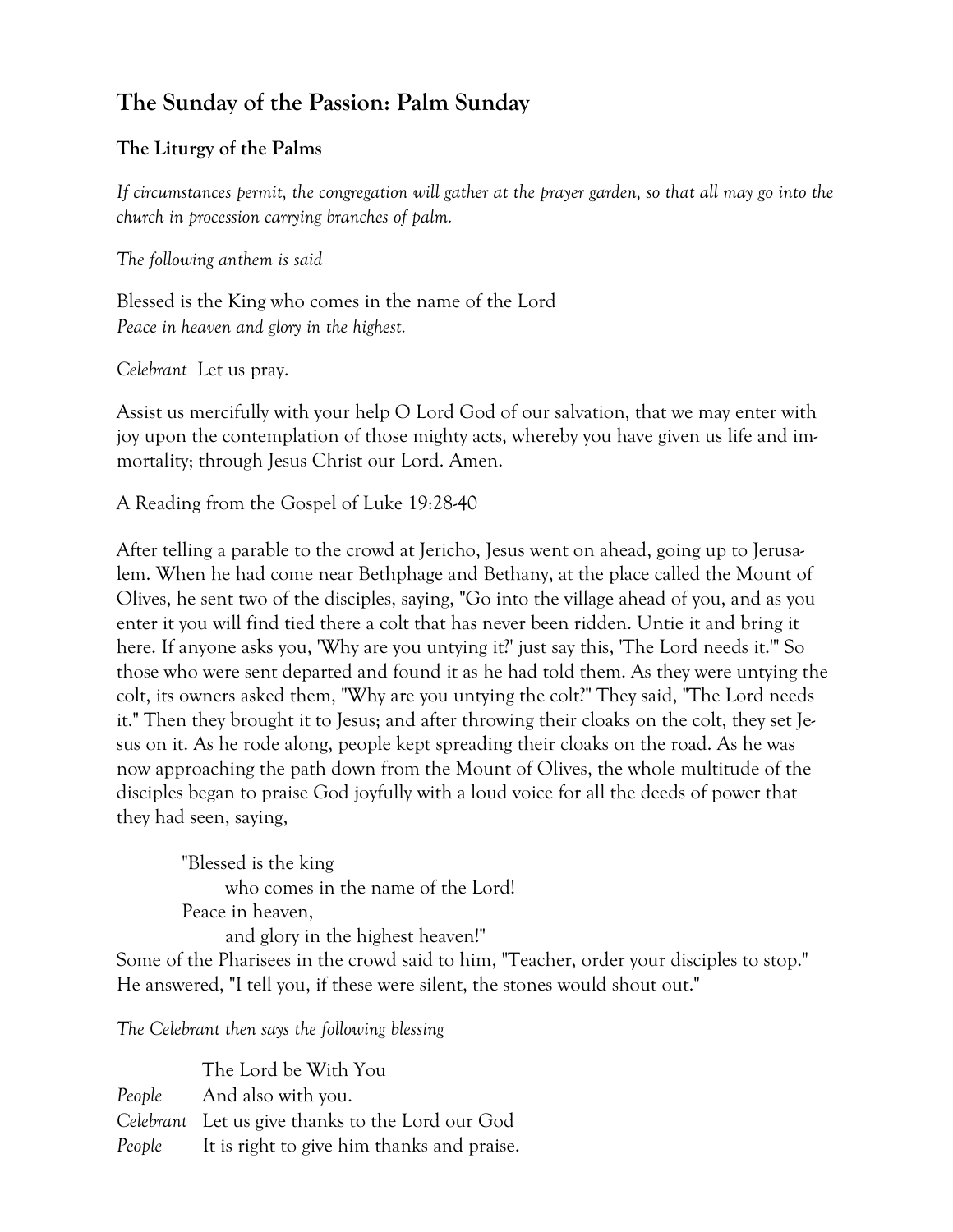It is right to praise you, Almighty God, for the acts of love by which you have redeemed us through your Son Jesus Christ our Lord. On this day he entered the holy city of Jerusalem in triumph, and was proclaimed as King of kings by those who spread their garments and branches of palm along his way. Let these branches be for us signs of his victory, and grant that we who bear them in his name may ever hail him as our King, and follow him in the way that leads to eternal life; who lives and reigns in glory with you and the Holy Spirit, now and for ever. *Amen.*

*The following anthem is then said*

Blessed is he who comes in the name of the Lord *Hosanna in the highest.*

*The Procession*

 Let us go forth in peace *People* In the name of Christ. Amen**.**

| During the procession | All Glory, Laud and Honor | H154 |
|-----------------------|---------------------------|------|
|-----------------------|---------------------------|------|

*The following Collect is said*

Almighty God, whose most dear Son went not up to joy but first he suffered pain, and entered not into glory before he was crucified: Mercifully grant that we, walking in the way of the cross, may find it none other than the way of life and peace, through Jesus Christ our Lord. *Amen.*

#### **The Collect of the Day**

 The Lord be with you. *People* And with thy spirit. *Celebrant* Let us pray.

Almighty and everliving God, in your tender love for the human race you sent your Son our Savior Jesus Christ to take upon him our nature, and to suffer death upon the cross, giving us the example of his great humility: Mercifully grant that we may walk in the way of his suffering, and also share in his resurrection; through Jesus Christ our Lord, who lives and reigns with you and the Holy Spirit, one God, for ever and ever. *Amen*.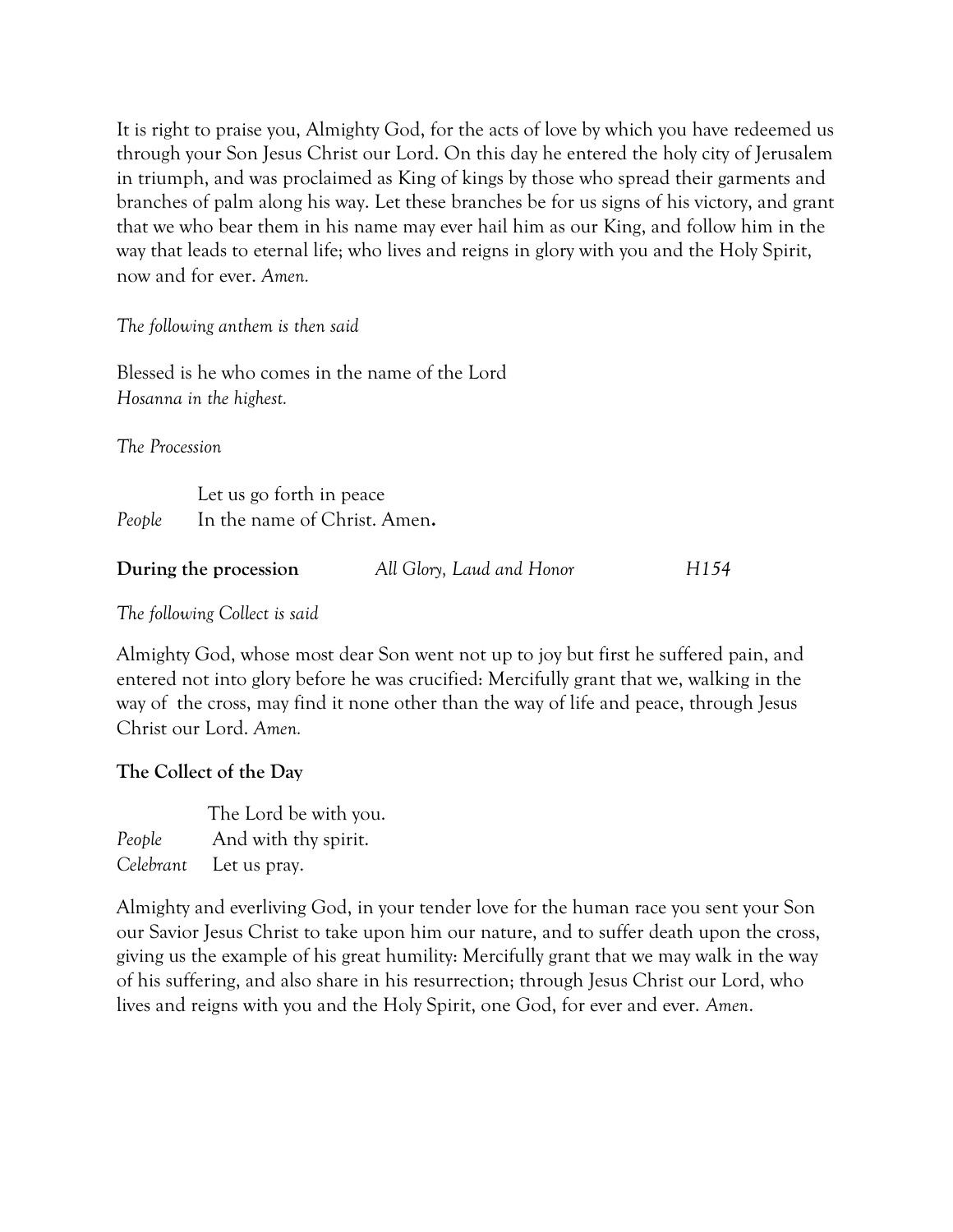#### **The First Lesson** *Isaiah 50:4-9a*

The Lord GOD has given me the tongue of a teacher, that I may know how to sustain the weary with a word. Morning by morning he wakens-wakens my ear to listen as those who are taught. The Lord GOD has opened my ear, and I was not rebellious, I did not turn backward. I gave my back to those who struck me, and my cheeks to those who pulled out the beard; I did not hide my face from insult and spitting. The Lord GOD helps me; therefore I have not been disgraced; therefore I have set my face like flint, and I know that I shall not be put to shame; he who vindicates me is near. Who will contend with me? Let us stand up together. Who are my adversaries? Let them confront me. It is the Lord GOD who helps me; who will declare me guilty?

### **The Psalm** *Psalm 31:9-16*

| 9 Have mercy on me, O LORD, for I am in trouble; *                      |
|-------------------------------------------------------------------------|
| my eye is consumed with sorrow,                                         |
| and also my throat and my belly.                                        |
| 10 For my life is wasted with grief,                                    |
| and my years with sighing; *                                            |
| my strength fails me because of affliction,                             |
| and my bones are consumed.                                              |
| 11 I have become a reproach to all my enemies and even to my neighbors, |
| a dismay to those of my acquaintance; *                                 |
| when they see me in the street they avoid me.                           |
| 12 I am forgotten like a dead man, out of mind; *                       |
| I am as useless as a broken pot.                                        |
| 13 For I have heard the whispering of the crowd;                        |
| fear is all around; *                                                   |
| they put their heads together against me;                               |
| they plot to take my life.                                              |
| 14 But as for me, I have trusted in you, O LORD. *                      |
| I have said, "You are my God.                                           |
| 15 My times are in your hand; *                                         |
| rescue me from the hand of my enemies,                                  |
| and from those who persecute me.                                        |
| 16 Make your face to shine upon your servant, *                         |
| and in your loving-kindness save me."                                   |

### **The Epistle** Philippians 2:5-11

Let the same mind be in you that was in Christ Jesus, who, though he was in the form of God, did not regard equality with God as something to be exploited, but emptied himself, taking the form of a slave, being born in human likeness. And being found in human form, he humbled himself and became obedient to the point of death--even death on a cross. Therefore God also highly exalted him and gave him the name that is above every name, so that at the name of Jesus every knee should bend, in heaven and on earth and under the earth, and every tongue should confess that Jesus Christ is Lord, to the glory of God the Father.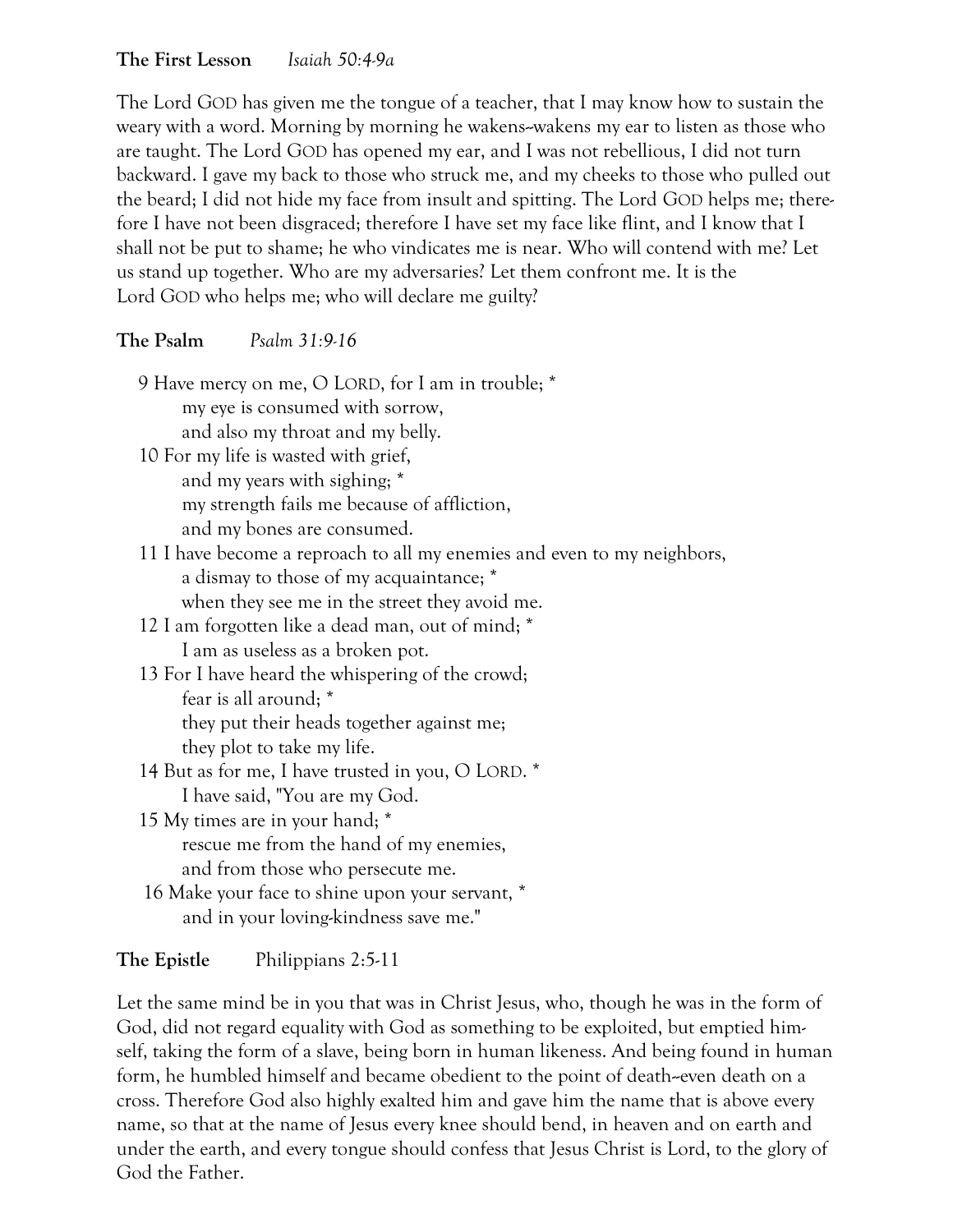**Sequence Hymn** *Hosanna to the living Lord H486*

**The Gospel** Luke 22:14-23:56

*The congregation plays the part of the crowd. In your bulletins, you will see your responses and the line that precedes them. Please join us for those responses. Also note that the congregation stands when the people come to Golgotha.*

When the hour for the Passover meal came, Jesus took his place at the table, and the apostles with him. He said to them, "I have eagerly desired to eat this Passover with you before I suffer; for I tell you, I will not eat it until it is fulfilled in the kingdom of God." Then he took a cup, and after giving thanks he said, "Take this and divide it among yourselves; for I tell you that from now on I will not drink of the fruit of the vine until the kingdom of God comes." Then he took a loaf of bread, and when he had given thanks, he broke it and gave it to them, saying, "This is my body, which is given for you. Do this in remembrance of me." And he did the same with the cup after supper, saying, "This cup that is poured out for you is the new covenant in my blood. But see, the one who betrays me is with me, and his hand is on the table. For the Son of Man is going as it has been determined, but woe to that one by whom he is betrayed!" Then they began to ask one another, which one of them it could be who would do this.

A dispute also arose among them as to which one of them was to be regarded as the greatest. But he said to them, "The kings of the Gentiles lord it over them; and those in authority over them are called benefactors. But not so with you; rather the greatest among you must become like the youngest, and the leader like one who serves. For who is greater, the one who is at the table or the one who serves? Is it not the one at the table? But I am among you as one who serves.

"You are those who have stood by me in my trials; and I confer on you, just as my Father has conferred on me, a kingdom, so that you may eat and drink at my table in my kingdom, and you will sit on thrones judging the twelve tribes of Israel.

"Simon, Simon, listen! Satan has demanded to sift all of you like wheat, but I have prayed for you that your own faith may not fail; and you, when once you have turned back, strengthen your brothers." And he said to him, "Lord, I am ready to go with you to prison and to death!" Jesus said, "I tell you, Peter, the cock will not crow this day, until you have denied three times that you know me."

He said to them, "When I sent you out without a purse, bag, or sandals, did you lack anything?" They said, "No, not a thing." He said to them, "But now, the one who has a purse must take it, and likewise a bag. And the one who has no sword must sell his cloak and buy one. For I tell you, this scripture must be fulfilled in me, `And he was counted among the lawless'; and indeed what is written about me is being fulfilled." They said, "Lord, look, here are two swords." He replied, "It is enough."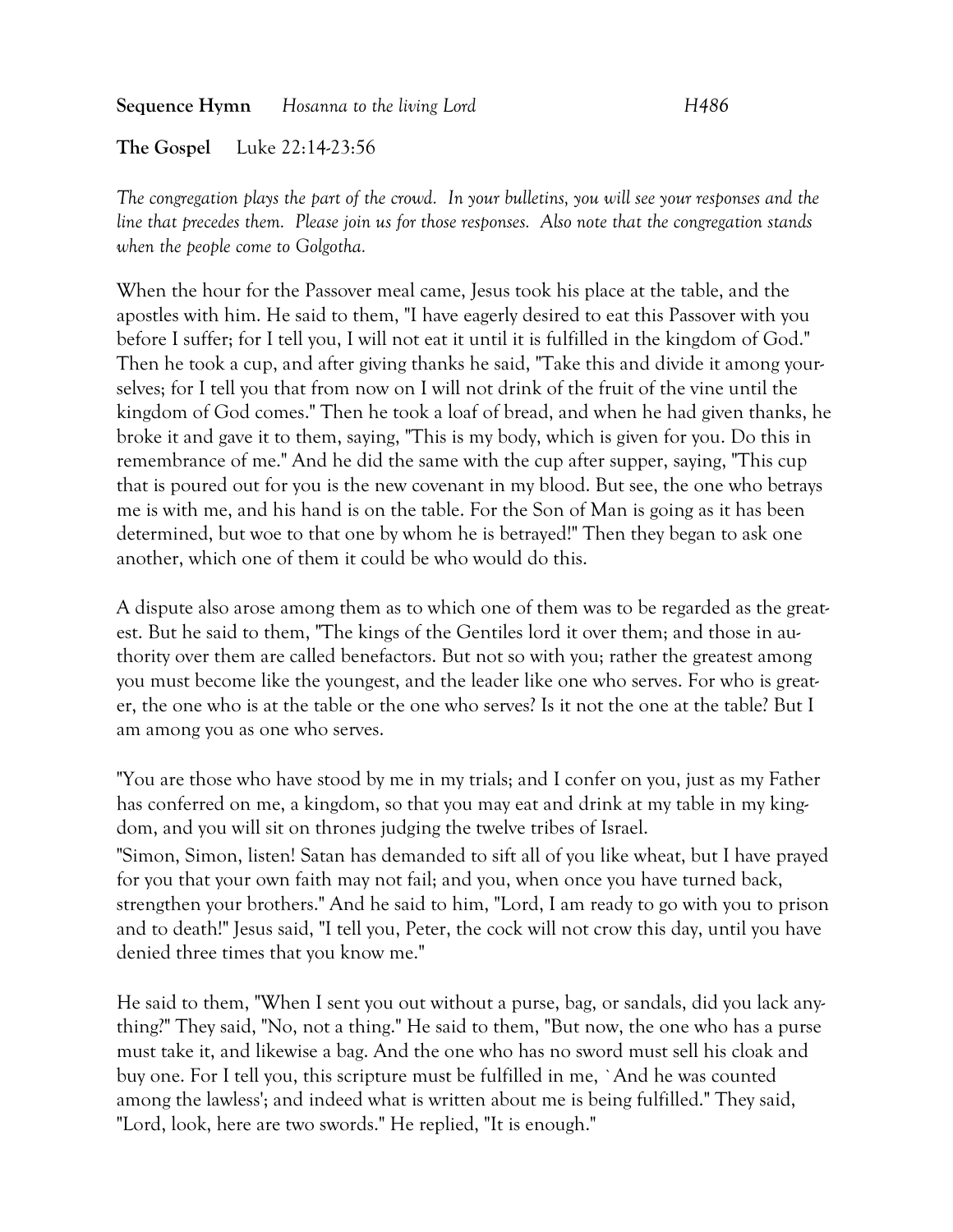He came out and went, as was his custom, to the Mount of Olives; and the disciples followed him. When he reached the place, he said to them, "Pray that you may not come into the time of trial." Then he withdrew from them about a stone's throw, knelt down, and prayed, "Father, if you are willing, remove this cup from me; yet, not my will but yours be done." Then an angel from heaven appeared to him and gave him strength. In his anguish he prayed more earnestly, and his sweat became like great drops of blood falling down on the ground. When he got up from prayer, he came to the disciples and found them sleeping because of grief, and he said to them, "Why are you sleeping? Get up and pray that you may not come into the time of trial."

While he was still speaking, suddenly a crowd came, and the one called Judas, one of the twelve, was leading them. He approached Jesus to kiss him; but Jesus said to him, "Judas, is it with a kiss that you are betraying the Son of Man?" When those who were around him saw what was coming, they asked, "Lord, should we strike with the sword?" Then one of them struck the slave of the high priest and cut off his right ear. But Jesus said, "No more of this!" And he touched his ear and healed him. Then Jesus said to the chief priests, the officers of the temple police, and the elders who had come for him, "Have you come out with swords and clubs as if I were a bandit? When I was with you day after day in the temple, you did not lay hands on me. But this is your hour, and the power of darkness!"

Then they seized him and led him away, bringing him into the high priest's house. But Peter was following at a distance. When they had kindled a fire in the middle of the courtyard and sat down together, Peter sat among them. Then a servant-girl, seeing him in the firelight, stared at him and said, "This man also was with him." But he denied it, saying, "Woman, I do not know him." A little later someone else, on seeing him, said, "You also are one of them." But Peter said, "Man, I am not!" Then about an hour later still another kept insisting, "Surely this man also was with him; for he is a Galilean." But Peter said, "Man, I do not know what you are talking about!" At that moment, while he was still speaking, the cock crowed. The Lord turned and looked at Peter. Then Peter remembered the word of the Lord, how he had said to him, "Before the cock crows today, you will deny me three times." And he went out and wept bitterly.

Now the men who were holding Jesus began to mock him and beat him; they also blindfolded him and kept asking him, "Prophesy! Who is it that struck you?" They kept heaping many other insults on him.

When day came, the assembly of the elders of the people, both chief priests and scribes, gathered together, and they brought him to their council. They said, "If you are the Messiah, tell us." He replied, "If I tell you, you will not believe; and if I question you, you will not answer. But from now on the Son of Man will be seated at the right hand of the power of God." All of them asked, "Are you, then, the Son of God?" He said to them, "You say that I am." Then they said, "What further testimony do we need? We have heard it ourselves from his own lips!"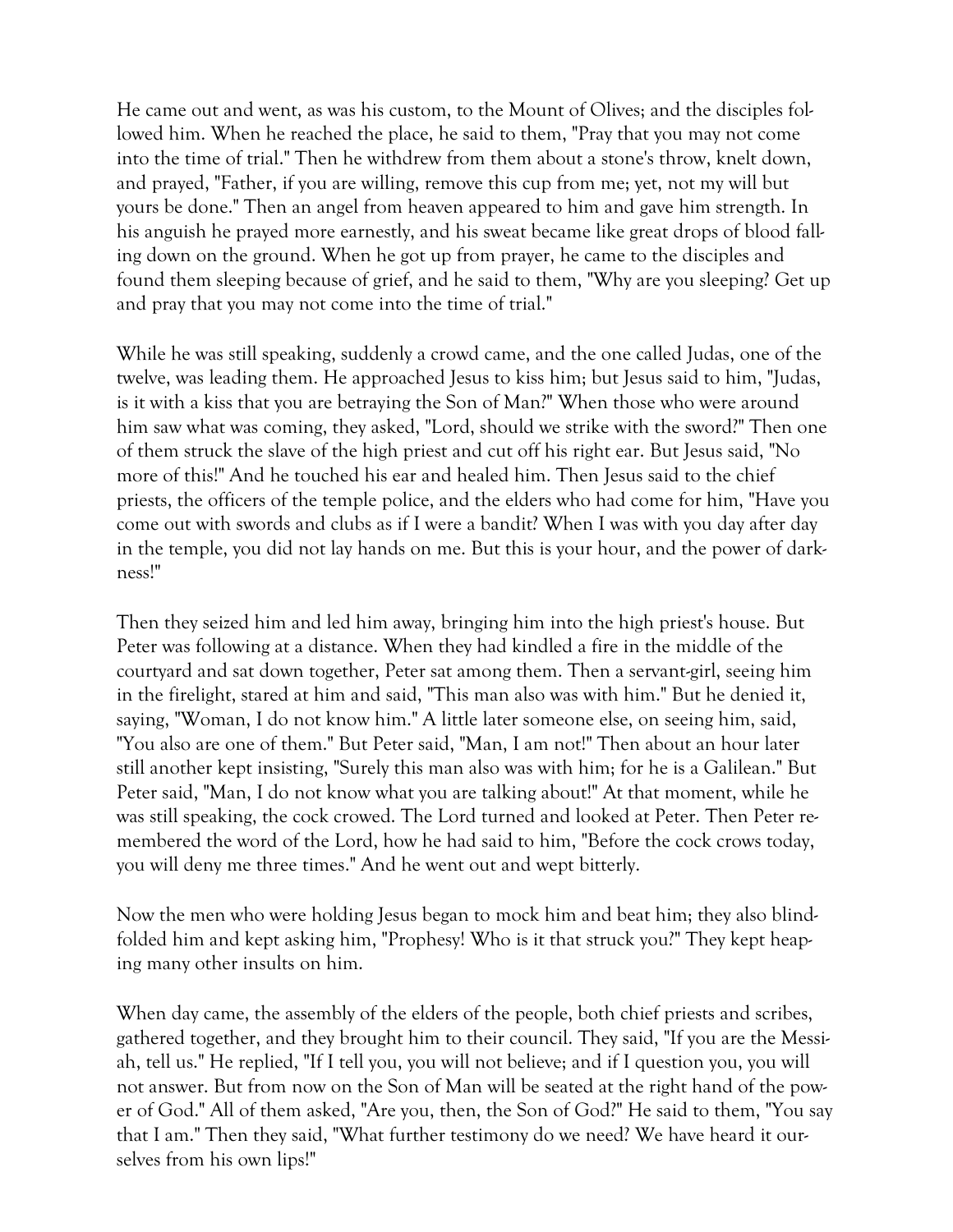Then the assembly rose as a body and brought Jesus before Pilate. They began to accuse him, saying, "We found this man perverting our nation, forbidding us to pay taxes to the emperor, and saying that he himself is the Messiah, a king." Then Pilate asked him, "Are you the king of the Jews?" He answered, "You say so." Then Pilate said to the chief priests and the crowds, "I find no basis for an accusation against this man." But they were insistent and said, "He stirs up the people by teaching throughout all Judea, from Galilee where he began even to this place."

When Pilate heard this, he asked whether the man was a Galilean. And when he learned that he was under Herod's jurisdiction, he sent him off to Herod, who was himself in Jerusalem at that time. When Herod saw Jesus, he was very glad, for he had been wanting to see him for a long time, because he had heard about him and was hoping to see him perform some sign. He questioned him at some length, but Jesus gave him no answer. The chief priests and the scribes stood by, vehemently accusing him. Even Herod with his soldiers treated him with contempt and mocked him; then he put an elegant robe on him, and sent him back to Pilate. That same day Herod and Pilate became friends with each other; before this they had been enemies.

Pilate then called together the chief priests, the leaders, and the people, and said to them, "You brought me this man as one who was perverting the people; and here I have examined him in your presence and have not found this man guilty of any of your charges against him. Neither has Herod, for he sent him back to us. Indeed, he has done nothing to deserve death. I will therefore have him flogged and release him."

Then they all shouted out together, "Away with this fellow! Release Barabbas for us!" (This was a man who had been put in prison for an insurrection that had taken place in the city, and for murder.) Pilate, wanting to release Jesus, addressed them again; but they kept shouting, "Crucify, crucify him!" A third time he said to them, "Why, what evil has he done? I have found in him no ground for the sentence of death; I will therefore have him flogged and then release him." But they kept urgently demanding with loud shouts that he should be crucified; and their voices prevailed. So Pilate gave his verdict that their demand should be granted. He released the man they asked for, the one who had been put in prison for insurrection and murder, and he handed Jesus over as they wished.

As they led him away, they seized a man, Simon of Cyrene, who was coming from the country, and they laid the cross on him, and made him carry it behind Jesus. A great number of the people followed him, and among them were women who were beating their breasts and wailing for him. But Jesus turned to them and said, "Daughters of Jerusalem, do not weep for me, but weep for yourselves and for your children. For the days are surely coming when they will say, 'Blessed are the barren, and the wombs that never bore, and the breasts that never nursed.' Then they will begin to say to the mountains, 'Fall on us'; and to the hills, 'Cover us.' For if they do this when the wood is green, what will happen when it is dry?"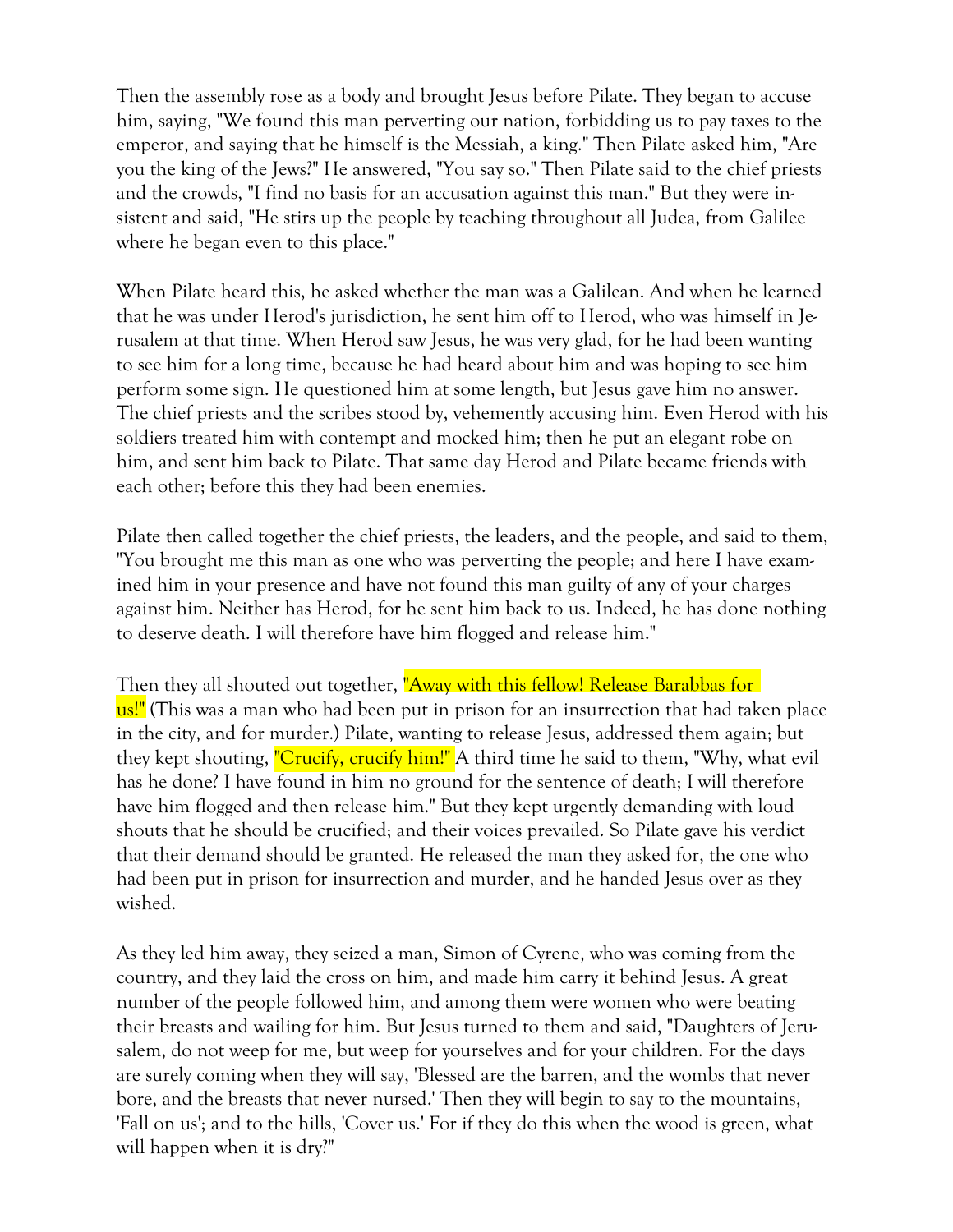Two others also, who were criminals, were led away to be put to death with him. When they came to the place that is called The Skull, they crucified Jesus there with the criminals, one on his right and one on his left. Then Jesus said, "Father, forgive them; for they do not know what they are doing." And they cast lots to divide his clothing. And the people stood by, watching; but the leaders scoffed at him, saying, "He saved others; let him save himself if he is the Messiah of God, his chosen one!" The soldiers also mocked him, coming up and offering him sour wine, and saying, "If you are the King of the Jews, save yourself!" There was also an inscription over him, "This is the King of the Jews."

One of the criminals who were hanged there kept deriding him and saying, "Are you not the Messiah? Save yourself and us!" But the other rebuked him, saying, "Do you not fear God, since you are under the same sentence of condemnation? And we indeed have been condemned justly, for we are getting what we deserve for our deeds, but this man has done nothing wrong." Then he said, "Jesus, remember me when you come into your kingdom." He replied, "Truly I tell you, today you will be with me in Paradise."

It was now about noon, and darkness came over the whole land until three in the afternoon, while the sun's light failed; and the curtain of the temple was torn in two. Then Jesus, crying with a loud voice, said, "Father, into your hands I commend my spirit." Having said this, he breathed his last. When the centurion saw what had taken place, he praised God and said, "Certainly this man was innocent." And when all the crowds who had gathered there for this spectacle saw what had taken place, they returned home, beating their breasts. But all his acquaintances, including the women who had followed him from Galilee, stood at a distance, watching these things.

Now there was a good and righteous man named Joseph, who, though a member of the council, had not agreed to their plan and action. He came from the Jewish town of Arimathea, and he was waiting expectantly for the kingdom of God. This man went to Pilate and asked for the body of Jesus. Then he took it down, wrapped it in a linen cloth, and laid it in a rock-hewn tomb where no one had ever been laid. It was the day of Preparation, and the sabbath was beginning. The women who had come with him from Galilee followed, and they saw the tomb and how his body was laid. Then they returned, and prepared spices and ointments.

On the sabbath they rested according to the commandment.

**Homily**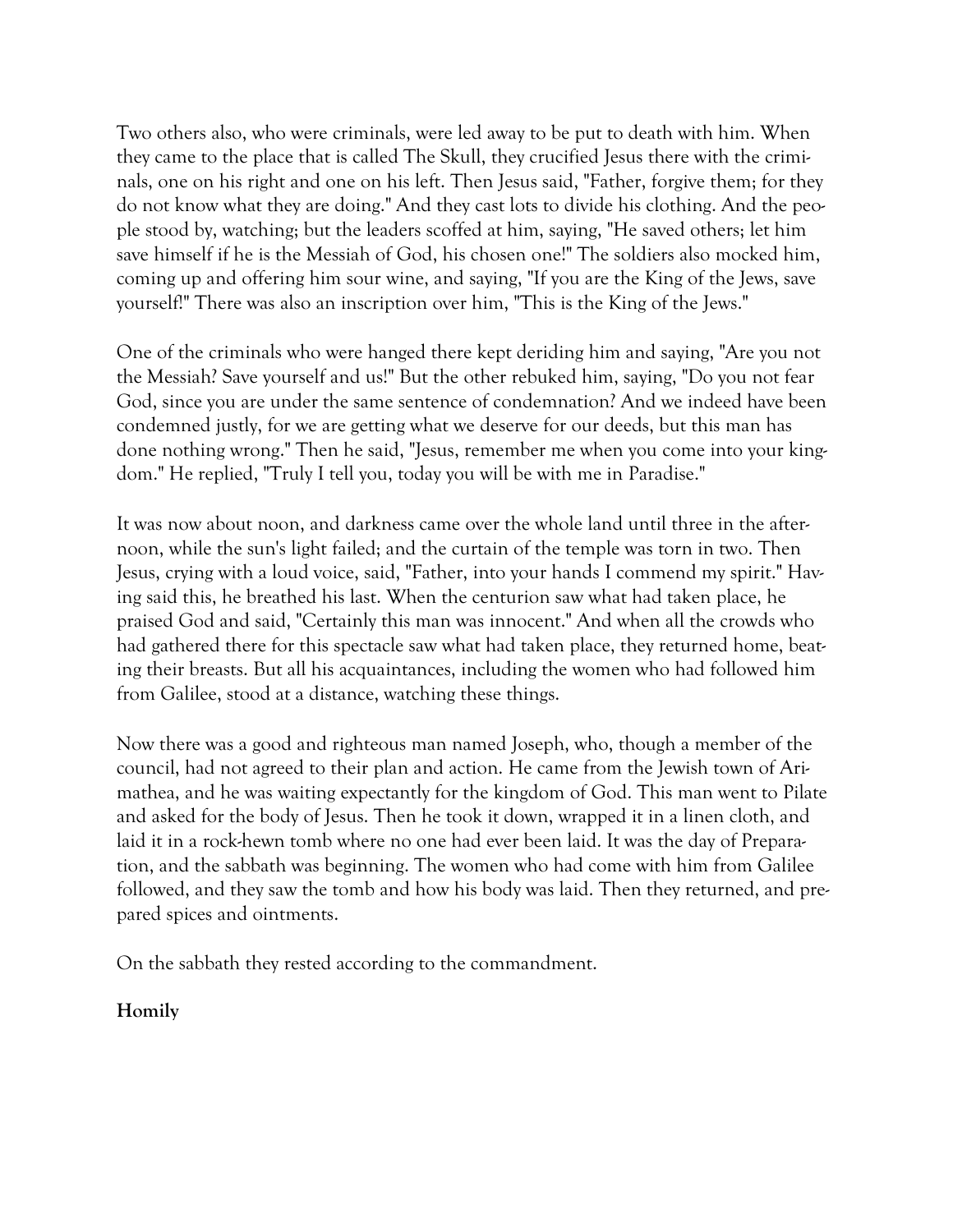#### **The Nicene Creed** *358 BCP*

We believe in one God, the Father, the Almighty, maker of heaven and earth, of all that is, seen and unseen.

We believe in one Lord, Jesus Christ, the only Son of God, eternally begotten of the Father, God from God, Light from Light, true God from true God, begotten, not made, of one Being with the Father. Through him all things were made. For us and for our salvation he came down from heaven: by the power of the Holy Spirit he became incarnate from the Virgin Mary, and was made man. For our sake he was crucified under Pontius Pilate; he suffered death and was buried. On the third day he rose again in accordance with the Scriptures; he ascended into heaven and is seated at the right hand of the Father. He will come again in glory to judge the living and the dead, and his kingdom will have no end.

We believe in the Holy Spirit, the Lord, the giver of life, who proceeds from the Father and the Son. With the Father and the Son he is worshiped and glorified. He has spoken through the Prophets. We believe in one holy catholic and apostolic Church. We acknowledge one baptism for the forgiveness of sins. We look for the resurrection of the dead, and the life of the world to come. Amen.

#### **The Prayers of the People** *385 BCP*

I ask your prayers for God's people throughout the world; for our Bishops; for this gathering; and for all ministers and people.

Pray for the Church.

I ask your prayers for peace; for goodwill among nations; and for the well-being of all people. Pray for justice and peace.

I ask your prayers for the poor, the sick, the hungry, the oppressed, and those in prison.

Pray for those in any need or trouble, including those on our prayer list:

| Holly   | Branden Bill                  |        | loe               | Toni         | Bruce  |
|---------|-------------------------------|--------|-------------------|--------------|--------|
| Mike    | Kim                           | Judy   | Marti             | Brady        | George |
|         | Melanie Mary Jane Diane Wendy |        |                   | Silver       |        |
| Sonia   | Katrina                       |        | Scott Angela      | <b>Jenny</b> |        |
| Kathy   | Jason                         | Kristi | Kimber            | Glenn        |        |
| Shirley | Iule                          |        | Marie Paige Micah |              |        |

And those in the military, including:

| Hayden Graham   | Abby Weseman        |
|-----------------|---------------------|
| Paige Graham    | Micah Baggett       |
| Ross Gilchriest | <b>Brian Larios</b> |
| Zack Weseman    | Ryan Balla          |
|                 |                     |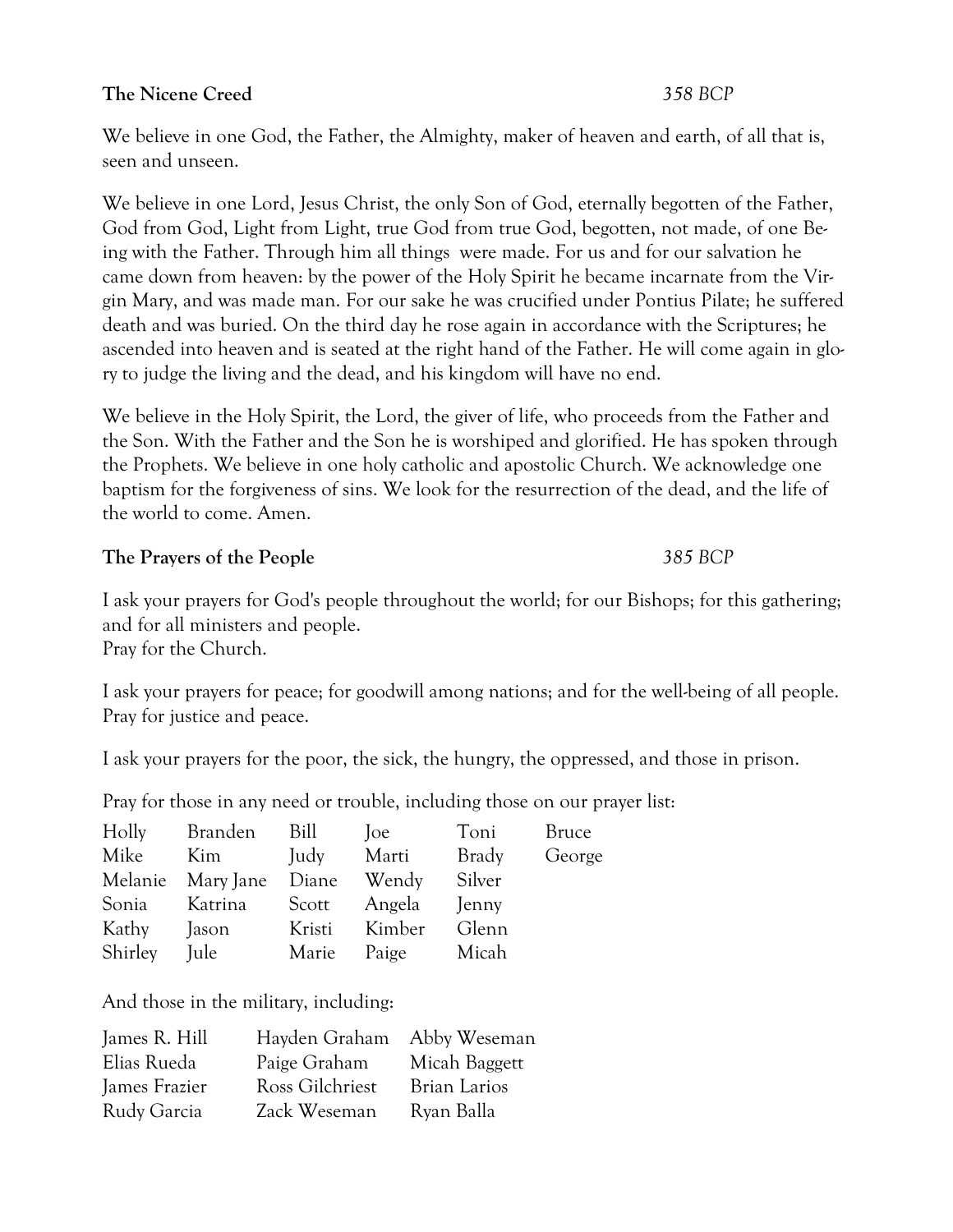I ask your prayers for all who seek God, or a deeper knowledge of him. Pray that they may find and be found by him.

I ask your prayers for the departed. Pray for those who have died.

Praise God for those in every generation in whom Christ has been honored. Pray that we may have grace to glorify Christ in our own day.

#### **Concluding Collect**

Almighty God, by your Holy Spirit you have made us one with your saints in heaven and on earth: Grant that in our earthly pilgrimage we may always be supported by this fellowship of love and prayer, and know ourselves to be surrounded by their witness to your power and mercy. We ask this for the sake of Jesus Christ, in whom all our intercessions are acceptable through the Spirit, and who lives and reigns for ever and ever. Amen

#### **The Confession** *360 BCP*

*The leader then says*

Let us confess our sins against God and our neighbor.

*In unison*

Most merciful God, we confess that we have sinned against you in thought, word, and deed, by what we have done, and by what we have left undone. We have not loved you with our whole heart; we have not loved our neighbors as ourselves. We are truly sorry and we humbly repent. For the sake of your Son Jesus Christ, have mercy on us and forgive us; that we may delight in your will, and walk in your ways, to the glory of your Name. *Amen.* 

#### *The Priest says the absolution*

Almighty God have mercy on you, forgive you all your sins through our Lord Jesus Christ, strengthen you in all goodness, and by the power of the Holy Spirit keep you in eternal life. *Amen.*

#### **The Peace**

*All stand. Celebrant* The peace of the Lord be always with you. *People* And also with you.

*Then the Ministers and the People may greet one another in the name of the Lord.*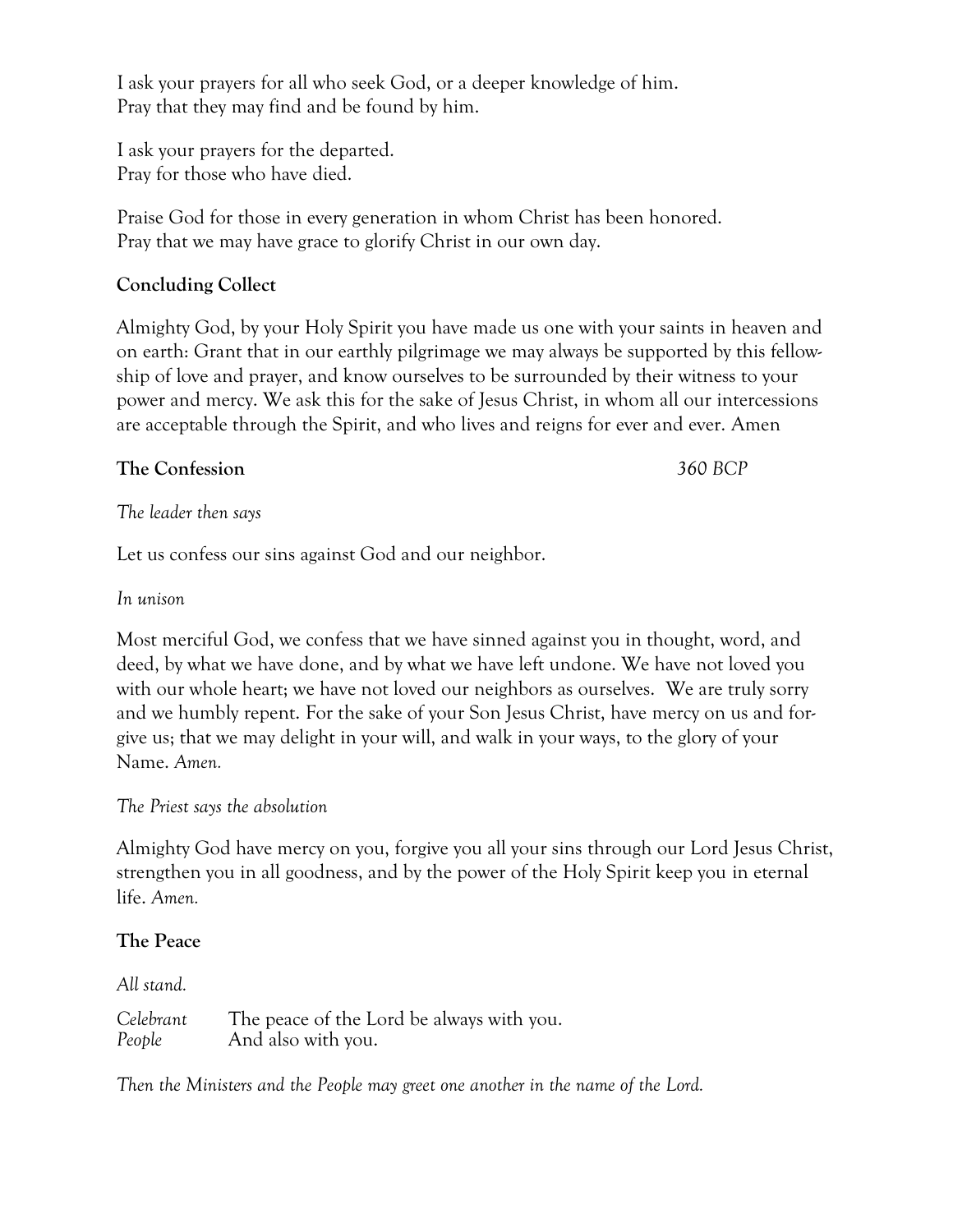# **The Great Thanksgiving**

#### **Offertory** *I love thy Kingdom Lord H524*

*Eucharistic Prayer A*

*The people remain standing. The Celebrant faces them and sings or says*

|        | The Lord be with you.                             |
|--------|---------------------------------------------------|
| People | And also with you.                                |
|        | Celebrant Lift up your hearts.                    |
|        | People We lift them to the Lord.                  |
|        | Celebrant Let us give thanks to the Lord our God. |
|        | People It is right to give him thanks and praise. |

*Then, facing the Holy Table, the Celebrant proceeds*

It is right, and a good and joyful thing, always and everywhere to give thanks to you, Father Almighty, Creator of heaven and earth.

*Here a Proper Preface is sung or said on all Sundays, and on other occasions as appointed.* 

Through Jesus Christ our Lord; who on the first day of the week overcame death and the grave, and by his glorious resurrection opened to us the way of everlasting life.

Therefore we praise you, joining our voices with Angels and Archangels and with all the company of heaven, who for ever sing this hymn to proclaim the glory of your Name:

#### *Celebrant and People BCP362/S-130*

Holy, Holy, Holy Lord, God of power and might, heaven and earth are full of your glory. Hosanna in the highest. Blessed is he who comes in the name of the Lord. Hosanna in the highest.

#### *Then the Celebrant continues*

Holy and gracious Father: In your infinite love you made us for yourself, and, when we had fallen into sin and become subject to evil and death, you, in your mercy, sent Jesus Christ, your only and eternal Son, to share our human nature, to live and die as one of us, to reconcile us to you, the God and Father of all.

He stretched out his arms upon the cross, and offered himself, in obedience to your will, a perfect sacrifice for the whole world.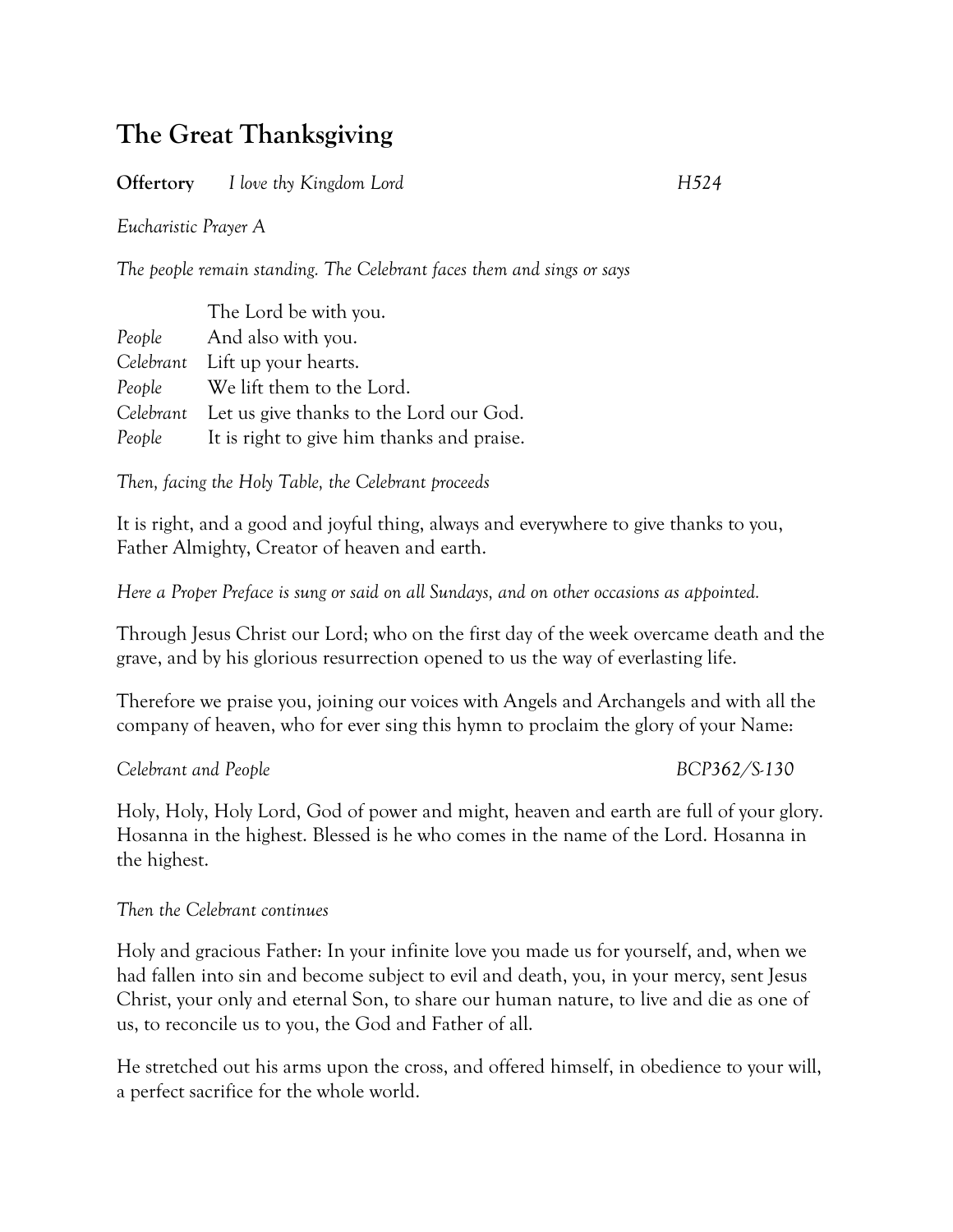On the night he was handed over to suffering and death, our Lord Jesus Christ took bread; and when he had given thanks to you, he broke it, and gave it to his disciples, and said, "Take, eat: This is my Body, which is given for you. Do this for the remembrance of me."

After supper he took the cup of wine; and when he had given thanks, he gave it to them, and said, "Drink this, all of you: This is my Blood of the new Covenant, which is shed for you and for many for the forgiveness of sins. Whenever you drink it, do this for the remembrance of me."

Therefore we proclaim the mystery of faith:

*Celebrant and People*

Christ has died. Christ is risen. Christ will come again.

*The Celebrant continues*

We celebrate the memorial of our redemption, O Father, in this sacrifice of praise and thanksgiving. Recalling his death, resurrection, and ascension, we offer you these gifts.

Sanctify them by your Holy Spirit to be for your people the Body and Blood of your Son, the holy food and drink of new and unending life in him. Sanctify us also that we may faithfully receive this holy Sacrament, and serve you in unity, constancy, and peace; and at the last day bring us with all your saints into the joy of your eternal kingdom.

All this we ask through your Son Jesus Christ: By him, and with him, and in him, in the unity of the Holy Spirit all honor and glory is yours, Almighty Father, now and for ever. *AMEN.*

And now, as our Savior Christ has taught us, we are bold to say,

Our Father, who art in heaven, hallowed be thy Name, thy kingdom come, thy will be done, on earth as it is in heaven. Give us this day our daily bread. And forgive us our trespasses, as we forgive those who trespass against us. And lead us not into temptation, but deliver us from evil. For thine is the kingdom, and the power, and the glory, for ever and ever. Amen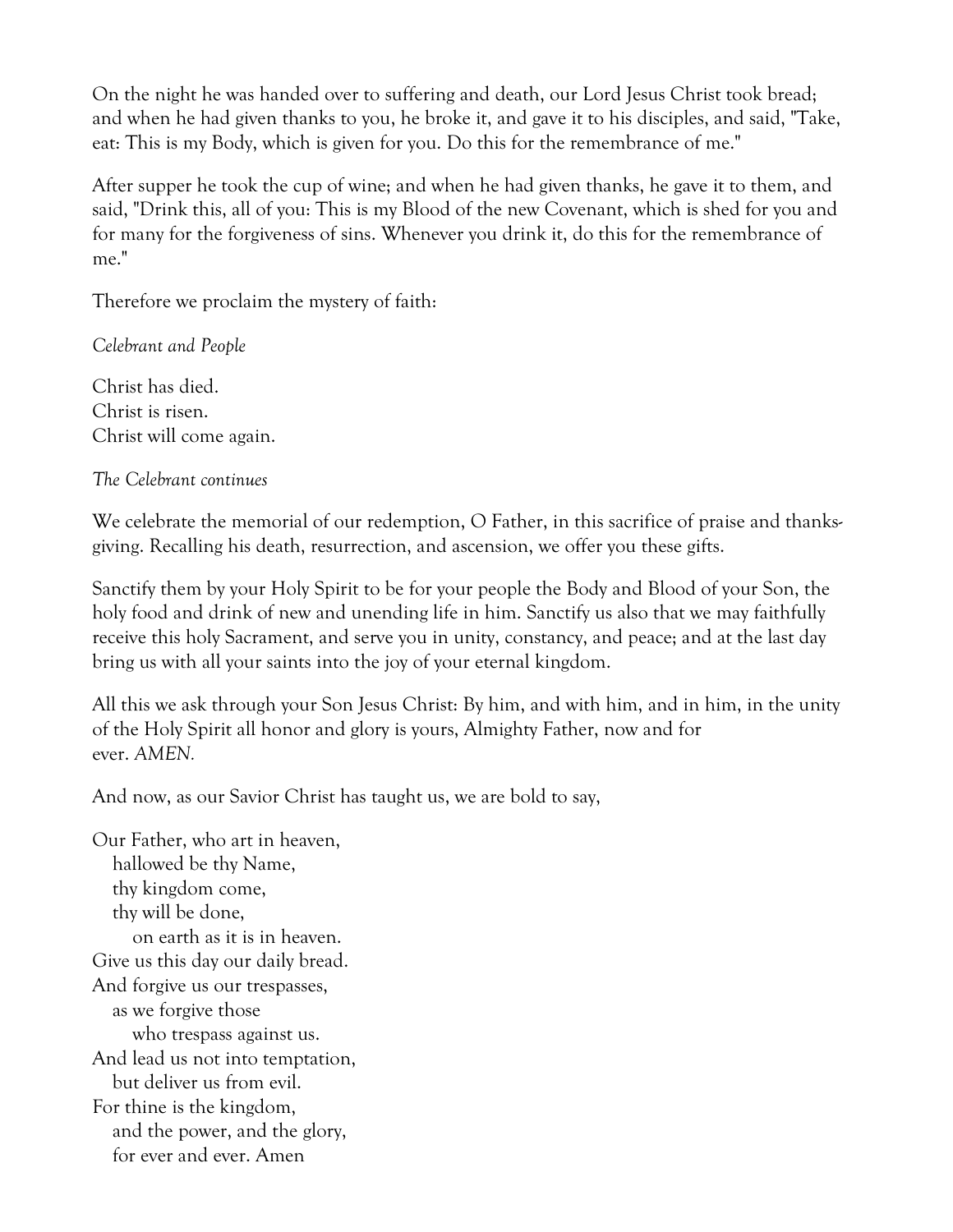### **The Breaking of the Bread**

*A period of silence is kept.*

*Celebrant* Christ our Passover is sacrificed for us; *People Therefore let us keep the feast.* 

*Facing the people, the Celebrant says the following Invitation*

The Gifts of God for the People of God. Take them in remembrance that Christ died for you, and feed on him in your hearts by faith with thanksgiving.

#### **Invitation to Communion**

All baptized Christians are invited to share with us in the Lord's Supper. If you receive Communion (the Blessed Sacrament, the Lord's Supper) in your church, you are welcome at our altar. If you prefer not to receive, we invite you to come forward for a blessing, which you may indicate by crossing your arms over your chest, or you may simply remain seated.

| Hymn | Let all mortal flesh keep silence | H <sub>324</sub> |
|------|-----------------------------------|------------------|
|      | I am the bread of life            | H335             |

*After Communion, the Celebrant says*

Let us pray.

*Celebrant and People*

Eternal God, heavenly Father, you have graciously accepted us as living members of your Son our Savior Jesus Christ, and you have fed us with spiritual food in the Sacrament of his Body and Blood. Send us now into the world in peace, and grant us strength and courage to love and serve you with gladness and singleness of heart; through Christ our Lord. Amen.

#### **The Blessing**

#### **The Dismissal**

| Celebrant | Let us go forth in the name of Christ. |
|-----------|----------------------------------------|
| People    | Thanks be to God.                      |

| <b>Concluding Hymn</b> | In the cross of Christ I glory | H441 |
|------------------------|--------------------------------|------|
|------------------------|--------------------------------|------|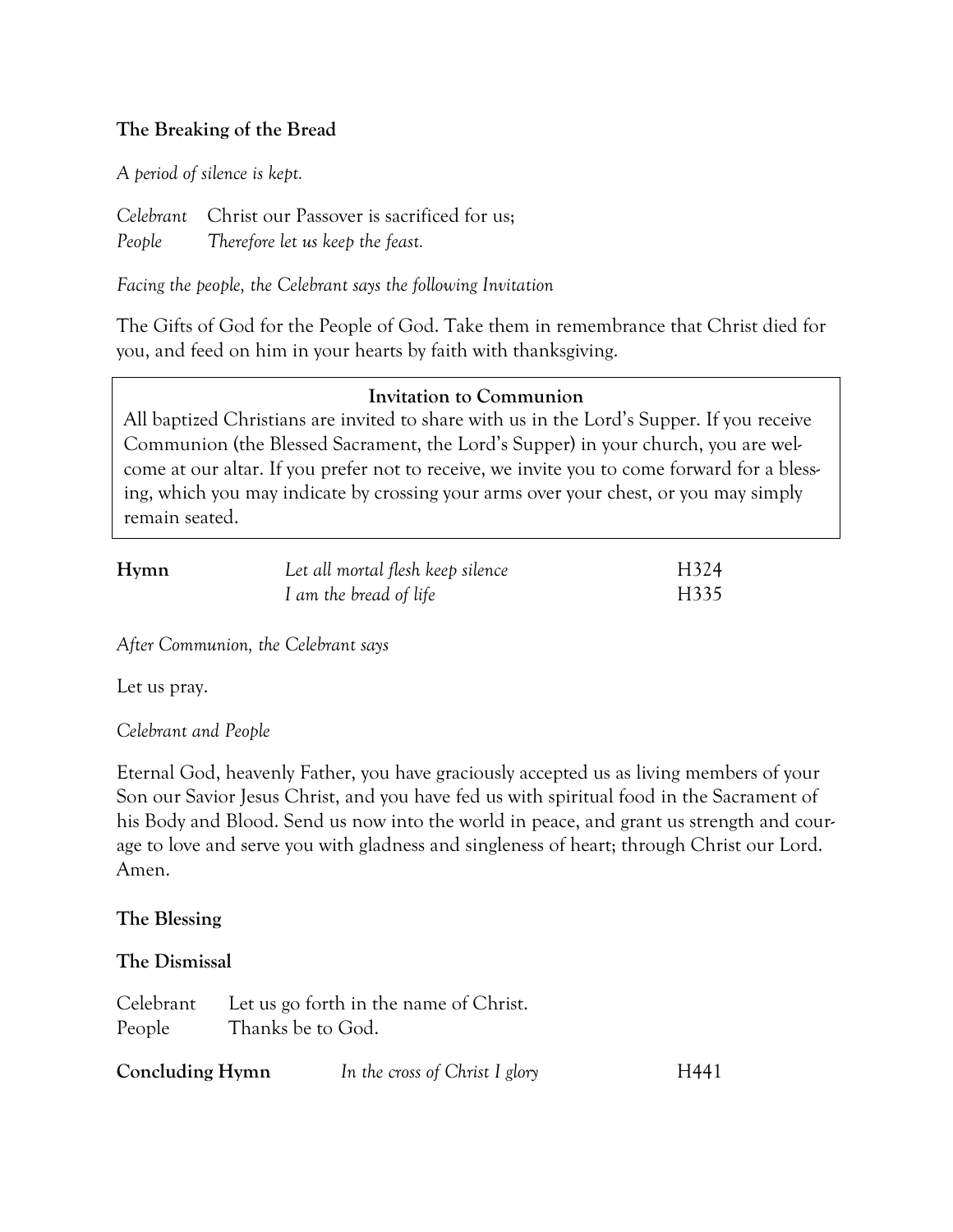#### **ANNOUNCEMENTS**

Easter lily sign up sheets are in the Narthex. The price for lilies this year will be \$25. The lilies are 8" pots instead of the previously used 6". If you would like to purchase lilies please make sure to have your sheet turned into the office no later than Wednesday, April 13th. If you should have any questions please feel free to contact the office or the flower guild.

#### **Birthdays**

Marie Monday 5 Clint Woodard 8 Shirley Huddle 14 Gary Monday 14 Ben Eppes 17 Jennifer Ravey 26 George Volker 30

#### **Anniversaries**

Harvilynne & Brad McNeel 22

#### **Pastoral Care**

If you are ill or facing hospitalization, or if you know of pastoral or practical need of one of our fellow parishioners, please let the office know. As a community, we want to pray for and otherwise support you in times of need.